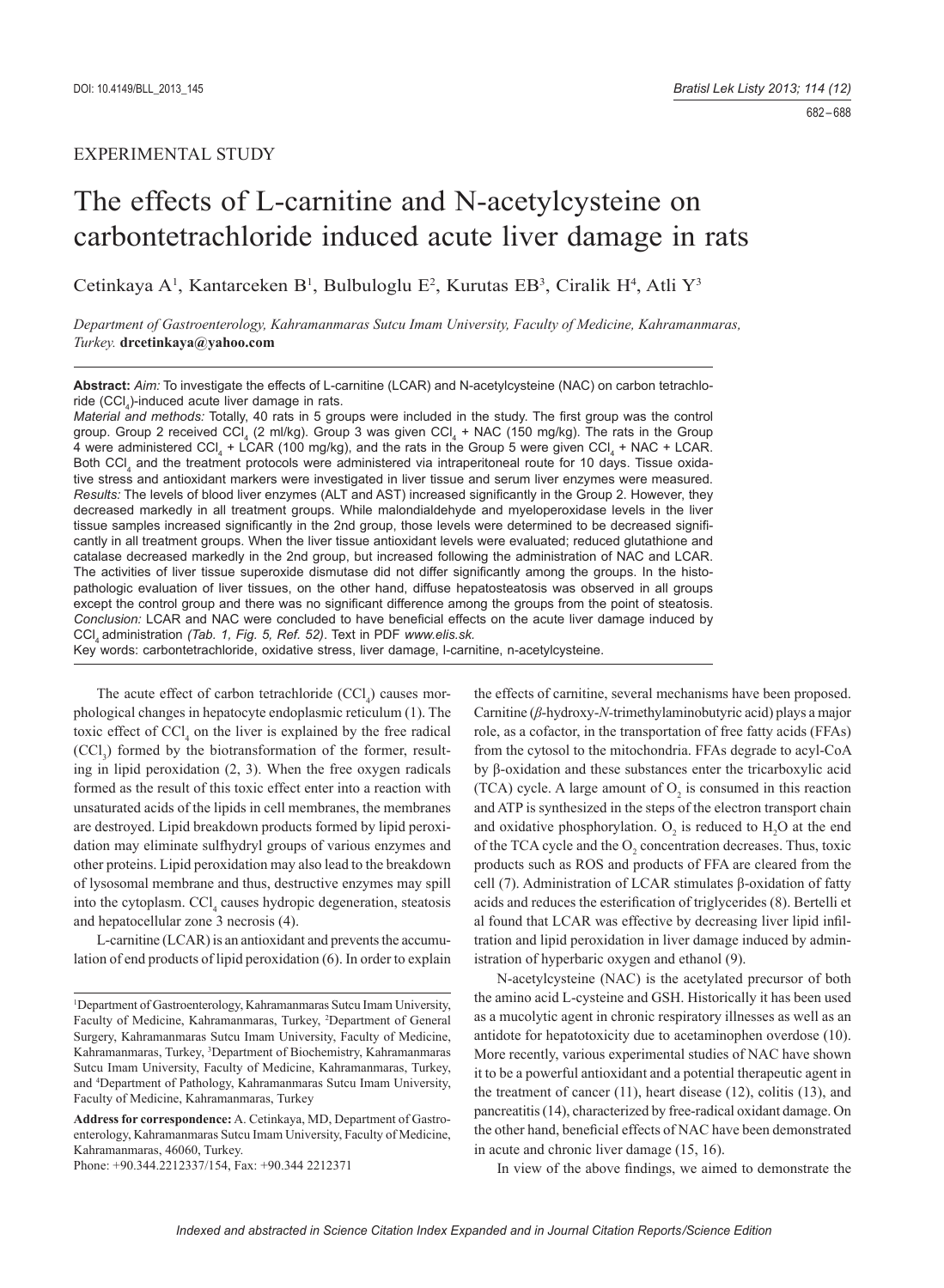possible beneficial effects of LCAR and NAC on acute liver damage caused by CCl

# **Animals and methods**

#### *Animals and experimental protocol*

The structure of this study and animal experimental procedures were approved by the Ethics Committee of Kahramanmaras Sutcu Imam University School of Medicine. Forty Wistar albino rats, weighing 160–180 g, were obtained from the Kahramanmaras Sutcu Imam University School of Medicine Experimental Research Centre (Kahramanmaras, Turkey). They were kept in stainless steel cages in the animal room, which was maintained on a 12-h-light / 12-h-dark cycle at 21–22 °C. The rats were allowed free access to food and water *ad libitum*.

Wistar rats were divided into five groups (8 rats in each group).

Group I (control): Only 0.2 ml olive oil was given intraperitoneally (IP) to the rats each day throughout ten days.

Group II (CCl<sub>4</sub> Group): 2 ml/kg CCl<sub>4</sub> mixed with olive oil with a rate of 1:1 was given intraperitoneally to the rats for ten days.

Group III (CCl<sub>4</sub> + LCAR Group): 2 ml/kg CCl<sub>4</sub> mixed with olive oil with a rate of 1:1 and 100 mg/kg LCAR were administrated intraperitoneally to the rats for ten days.

Group IV ( $CCl_4$  + NAC Group): 2 ml/kg  $CCl_4$  mixed with olive oil with a rate of 1:1 and 150 mg/kg NAC were given intraperitoneally to the rats for ten days.

Group V ( $CCl_4 + NAC + LCAR$  Group): 2 ml/kg  $CCl_4$  mixed with olive oil with a rate of 1:1 and additionally 150 mg/kg NAC and 100 mg/kg LCAR were administered intraperitoneally to the rats for ten days.

At the end of the experiment, 3 rats from the Group II and one rat from the Group IV died. Intracardiac blood was drawn from the remaining rats under general anesthesia for biochemical analysis and then they were sacrified by decapitation. Following sacrification, liver tissues of the rats were obtained for histopathologic examination and tissue biochemistry. The sera of the blood obtained were separated and kept in –80 °C for later analysis. Liver tissues were kept in formaldehyde solution for histopathologic examination, and in –80 °C for biochemical analysis. Liver tissues were homogenized with 10 volumes of ice-cold 0.25 M sucrose, centrifugated at 14,000 rpm to measure the biochemical parameters in resulting supernatant.

#### *Measurement of Liver Enzymes*

Intracardiac blood was drawn from the rats under general anesthesia for biochemical analysis at the end of the experiment and then they were sacrified. The sera were separated and alanine transaminase (ALT), aspartate transaminase (AST), alkaline phosphatase (ALP) and gama glutamyl transpeptidase (GGT) levels were analyzed in Immulite 2000 autoanalyzer.

## *Lipid peroxidation levels*

Lipid peroxidation level in the tissue samples was expressed by malondialdehyde (MDA). It was measured according to the

procedure of Ohkawa et al (17). The reaction mixture contained 0.1 ml tissue sample, 0.2 ml of 8.1 % sodium dodecyl sulphate (SDS), 1.5 ml of 20 % acetic acid and 1.5 ml of 0.8 % aqueous solution of thiobarbituric acid. The mixture pH was adjusted to 3.5 and volume was finally made up to 4.0 ml with distilled water and 5.0 ml of the mixture of n-butanol and pyridine  $(15:1,v/v)$  was added. The mixture was shaken vigorously. After centrifugation at 4000 rpm for 10 min, the absorbance of the organic layer was measured at 532 nm. MDA level was expressed as nmol/mg protein.

#### *Myeloperoxidase activities*

Myleoperoxidase (MPO) activity was determined by a modification of the O-dianisidine method (18). The assay mixture, in a cuvette of 1 cm path length, contained 0.3 ml 0.1 M phosphate buffer (pH 6.0), 0.3 ml 0.01 M  $H_2O_2$ , 0.5 ml 0.02 M O-dianisidine (freshly prepared) in deionized water and 10 microliter supernatant in a final volume of 3.0 ml. The supernatant was added at last and the change in absorbance at 460 nm was followed for 10 min. All measurements were carried out in duplicate. One unit of MPO was defined as that giving an increase in absorbance of  $0.001$  per min and specific activity was given as  $U/mg$  protein.

#### *Superoxide dismutase Activity*

Superoxide dismutase (SOD) activity was measured according to the method described by Fridovich (19). This method employs xanthine and xanthine oxidase to generate superoxide radicals, which react with p-iodonitrotetrazolium violet (INT) to form a red formazan dye which was measured at 505 nm. Assay medium consisted 0.01 M phosphate buffer, CAPS (3-cyclohexilamino-1-propanesulfonicacid) buffer solution (50 mM CAPS, 0.94 mM EDTA, satd. NaOH) with pH 10.2, solution of substrate (0.05 Mm xanthine, 0.025 mM INT) and 80 ULxanthine oxidase. SOD activity was expressed as U/mg protein.

#### *Measurement of Glutathione*

Reduced glutathione (GSH) level was determined according to method of Beutler (20). The reaction mixture contained filtrate, phosphate buffer and DTNB (5,5'-dithiobis 2-nitrobenzoic acid) in final volume of 10 ml. A blank was also prepared by using precipitating reagent and distilled water instead of filtrate. The absorbances were immediately read in a spectrophotometer at 412 nm before and after addition of DTNB. The values were determined from the standard curve. GSH level was expressed as μmol/mg protein.

#### *Catalase activity*

Catalase (CAT) activities were determined by measuring the decrease in hydrogen peroxide concentration at 230 nm by the method of Beutler (20). The assay medium consisted 1 M Tris HCI, 5 mM Na<sub>2</sub>EDTA buffer solution (pH 8.0), 1 M phosphate buffer solution (pH 7.0), and 10 mM  $H_2O_2$ . CAT activity was expressed as U/mg protein.

#### *Histopathological Evaluation of Liver Samples*

Postmortem liver excision was performed at the end of the experiment and sections of liver tissues were obtained with a thick-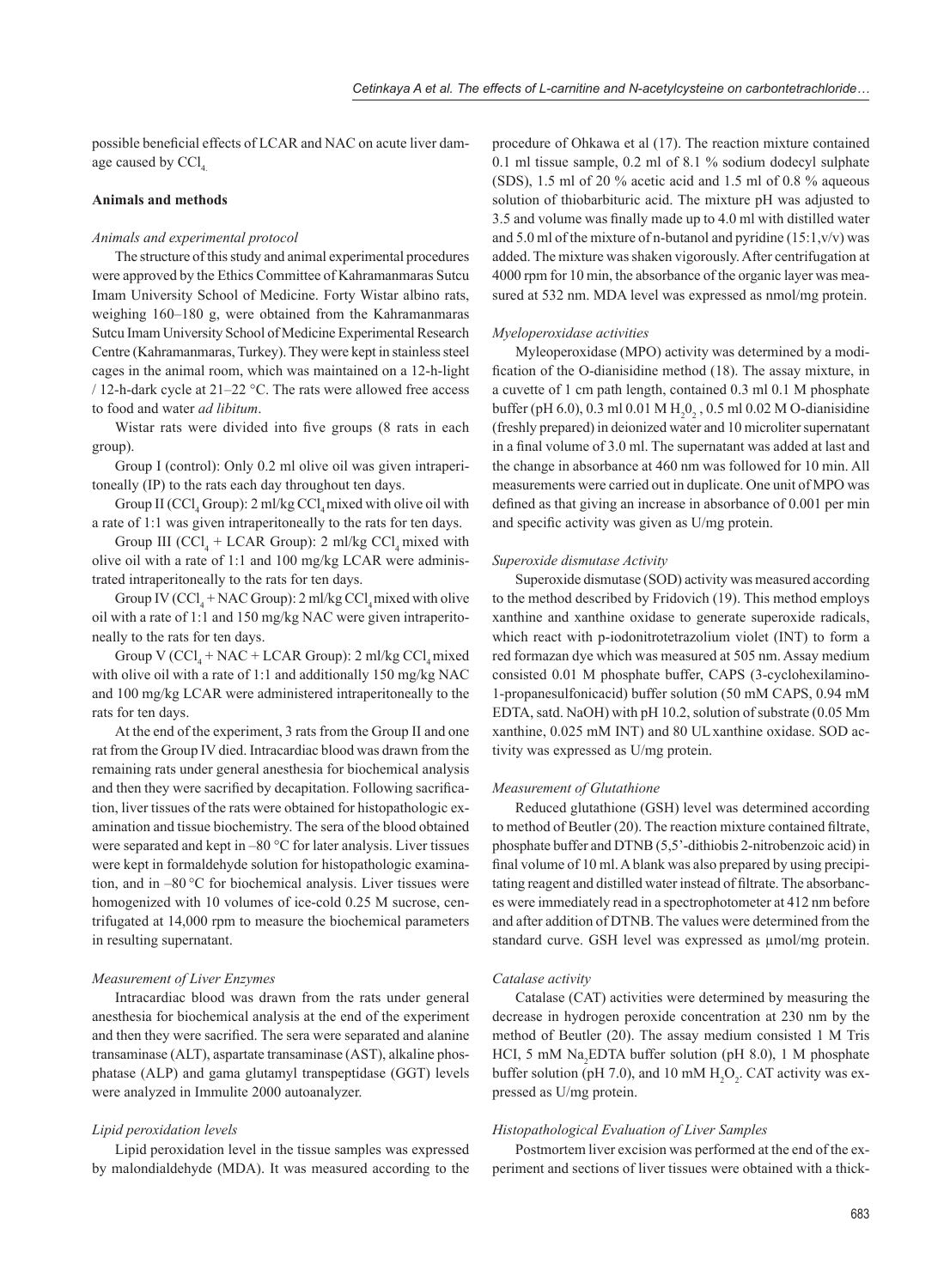## *Bratisl Lek Listy 2013; 114 (12)*

682 – 688

|           | Control Group       | CCl4 Group            | NAC Group             | <b>LCAR</b> Group   | $NAC + LCAR$ Group    |
|-----------|---------------------|-----------------------|-----------------------|---------------------|-----------------------|
|           | $(n=8)$             | $(n=5)$               | $(n=8)$               | $(n=7)$             | $(n=8)$               |
| AST(U/L)  | $445.5 \pm 100.83$  | $1615.8 \pm 1058.61*$ | $706.25 \pm 225.69**$ | $783.71 \pm 170.19$ | $701.75 \pm 178.48**$ |
| ALT(U/L)  | $670.5 \pm 50.39$   | $1527.4 \pm 822.61*$  | $850 \pm 211.69$      | $899.85 \pm 142.09$ | $817.5 \pm 156.17**$  |
| ALP(IU/L) | $405.12 \pm 197.73$ | $393.6 \pm 267.79$    | $430.5 \pm 200$       | $404.14 \pm 173.11$ | $295.25 \pm 109.52$   |
| GGT(IU/L) | $104.5 \pm 48.54$   | $135.2 \pm 33.97$     | $123.62 \pm 60.26$    | $114.57 \pm 14.88$  | $228.87 \pm 363.1$    |

**Tab. 1. The effects of LCAR and NAC on the levels of liver enzymes.**

The data were given as the mean  $\pm$  SD. \* p<0.05, was found statistically significantly higher than control group. \*\* p<0.05, was found statistically significantly lower than  $\text{CCl}_4$  group.

ness of 0.5 cm. The tissue fixed in buffered 10 % formaldehyde was embedded in paraffin blocks. Then  $4 \mu$ m thick sections were obtained from the blocks and stained with Haematoxylin-Eosin and examined under the light microscope.

#### *Statistical analyses*

All data were expressed as the mean  $\pm$  SD. Groups of data were compared with an analysis of Kruskal-Wallis followed by Mann-Whitney U multiple comparison tests. Values of *p*<0.05 were regarded as significant.

# **Results**

The levels of ALT and AST were found to be increased significantly in CCl, administered group compared to the control and decreased following the addition of either NAC or LCAR. However, the decrease in the levels of ALT and AST was observed to be statistically significant only in LCAR+NAC administered group. On the other hand, the levels of ALP and GGT were found not to differ markedly among the groups (Tab. 1).

When the levels of MDA, determinant of lipid peroxidation, was evaluated, it was found to be increased in CCl<sub>4</sub> group compared to the control and decreased markedly in all treated groups (Group III, IV and V) (Fig. 1). However, no significant difference was detected among the control and treated groups from the point of MDA levels.

When the levels of MPO were evaluated, MPO was found to be increased significantly in  $\text{CCI}_4$  group compared to the control and decreased markedly in III, IV and V groups (Fig. 2). No significant difference was detected among the control, III, IV and V. groups.



**Fig. 1. The effects of LCAR and NAC on the levels of liver MDA.**  \*p<0.05, was found significantly increased than in other groups.



**Fig. 2. The effects of LCAR and NAC on the levels of liver MPO. \* p**<0.05, was found significantly higher than in other groups.



**Fig. 3. The effects of LCAR and NAC on the levels of liver GSH. \*** p<0.05, was found significantly lower than in other groups.



**Fig. 4. The effects of LCAR and NAC on the levels of liver CAT. \*** p<0.05, was found significantly lower than in other groups.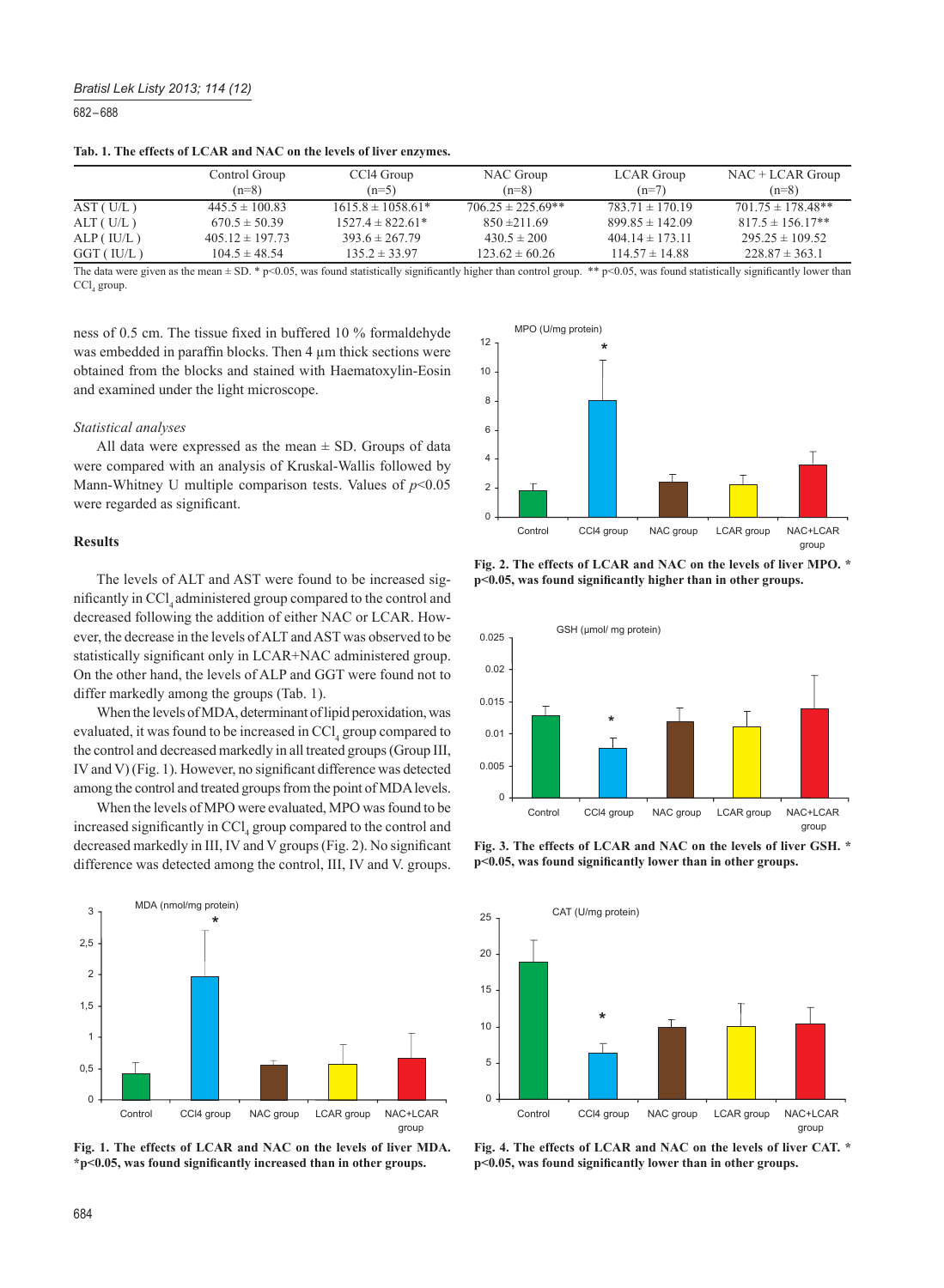

Fig. 5. Representative histological slides from rats receiving saline intraperitoneally (control; A), CCl<sub>4</sub> treatment (B). The liver was cut, embedded in paraffin, and then stained with H&E. Note diffuse steatosis in the liver of CCl<sub>4</sub>-treated rats (B). Normal histologic finding was observed **in the control (A).**

As the markers of antioxidant status, levels of GSH, SOD and CAT were evaluated in the liver tissue. When the levels of GSH in the liver tissue were evaluated, they were found to be decreased significantly in  $\text{CCl}_4$  group compared to the control and re-approximated to the levels of control following the treatment with NAC and LCAR (Fig. 3). Also, no significant difference was detected among the control and NAC, LCAR and NAC+LCAR groups.

Similar to the changes in GSH levels, the levels of CAT in the liver tissue decreased significantly in  $\text{CCI}_4$  group compared to the control and administration of NAC and LCAR increased the levels of CAT significantly compared to the  $\text{CCI}_4$  group (Fig. 4). On the other hand, when the levels of SOD were evaluated, no statistical difference was detected among the groups even though the levels of SOD increased slightly in the CCl<sub>4</sub> and treatment groups compared to the control.

Diffuse steatosis in the liver was observed in histopathologic examination in all groups (Groups II, III, IV and V) but the control. No other pathology was observed except steatosis. There was no significant difference among the groups from the aspect of degree of steatosis (Figs 5A–B).

#### **Discussion**

LCAR stimulates beta-oxidation of fatty acids. In case of LCAR deficiency, mitochondrial fatty acid oxidation is impaired and fat deposition occurs in the cytoplasm of liver cells. Deposited fat, in turn, impairs the functions of liver (21). The level of LCAR in the liver tissue was shown to decrease in cases with cirrhosis (22). LCAR, on the other hand, was shown to have protecting effects against lipid peroxidation, steatosis and necrosis in the liver injury caused by ethanol (23). Moreover, antioxidant effects of NAC in various cases in which oxidative stress took part in were shown in many experimental studies (11–14, 24).

NAC was also shown to have beneficial effects in acute and chronic liver injuries. Galicia-Moreno M and co-workers demon-

strated the beneficial effects of NAC through oxidative stress and profibrinogenic mechanisms in experimental liver cirrhosis formed by  $\text{CCl}_4$  administration (15). In another study, beneficial effects of NAC and desferoxamin were demonstrated in experimental acute liver damage formed by  $\text{CCl}_4(16)$ . The effects of NAC and LCAR separately in acute liver injury were investigated. However, any study investigating the effects of both antioxidant agents together could not be found in literature. We found in that thesis a study that NAC and LCAR together decreased the oxidative stress markers and levels of liver enzymes in acute liver injury formed by  $\text{CCl}_4$  exposure.

One of the most frequently used agents in forming liver injury in experimental studies is  $CCl_4$  and the free oxygen radicals released during its enzymatic metabolism are the basic factor of cellular injury caused by  $\text{CCl}_4$ . The cellular injury associated with  $\text{CCl}_4$  is caused by either binding of the radicals to the cellular components by covalent bonds or increased lipid peroxidation (25, 26).

Monooxygenase system of the endoplasmic reticulum has a role in the metabolism of CCl<sub>4</sub>. Unstable trichlormethyl peroxide complex is structured by the cytochrom p-450 isoenzyme and converted into trichlormethyl peroxide by oxygen (27). The early change in  $\text{CCl}_4$  hepatotoxicity takes place as lipid deposition in liver and blockage in lipoprotein secretion (28). Following the damage caused by  $\text{CCl}_4$ , lipid peroxidation becomes effective. Radicals of  $\text{CCl}_4$  were demonstrated to lead lipid changes in the endoplasmic reticulum. Cytotoxic products originating from microsomal lipids of the liver cause diffuse cellular injury (29). Free oxygen radicals and lipid peroxidation as well as other factors are thought to be responsible in the pathogenesis of fatty and infiltrative liver diseases.

LCAR was shown to be deposited in muscle and brain tissue in general in various studies. It is deposited in the liver tissue as well. It was reported that extrarenal excretion of LCAR was increased when LCAR was given intraperitoneally. The main route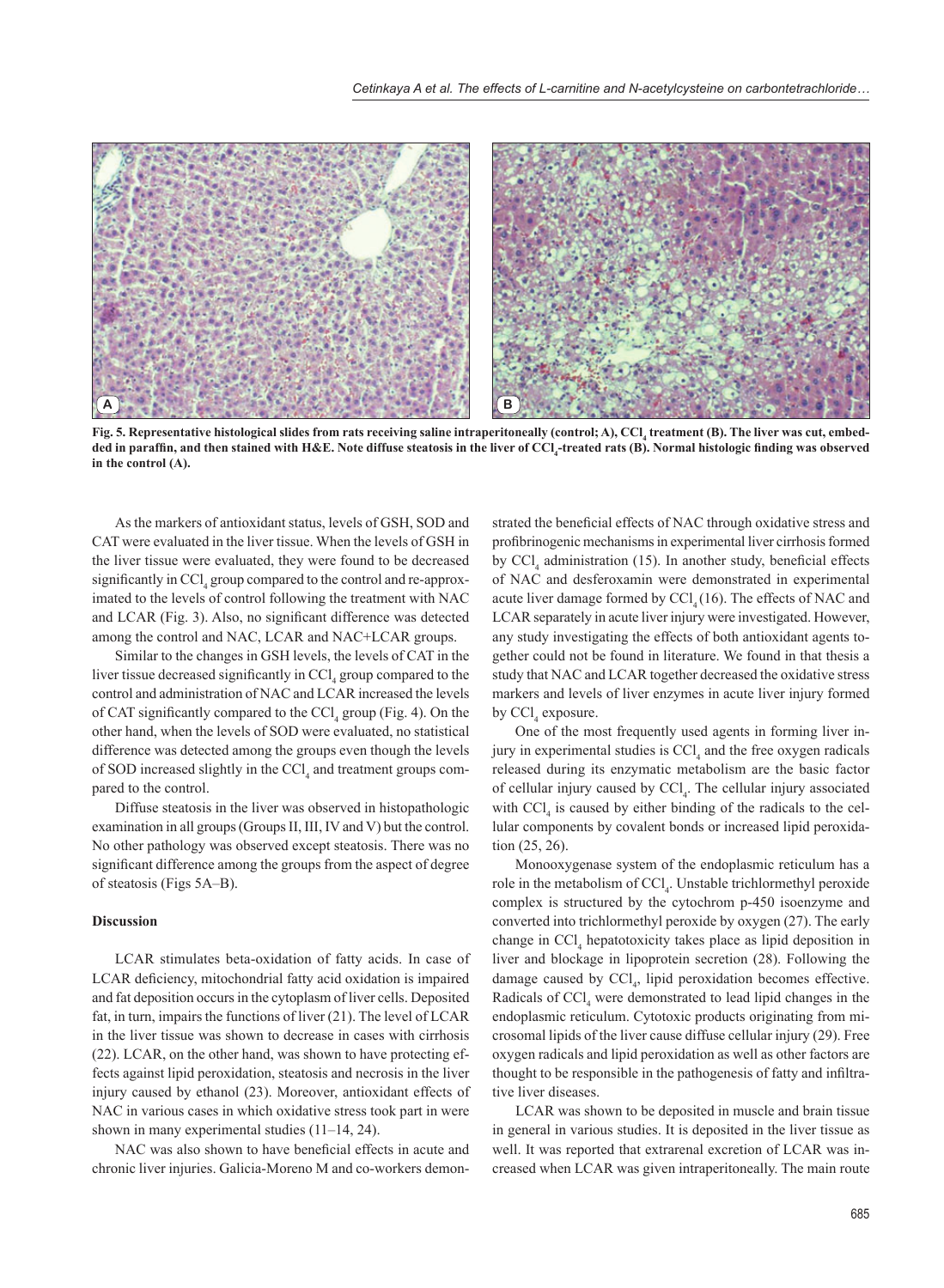### 682 – 688

for extrarenal excretion of LCAR is the hepatobiliary system. Additionally, LCAR was shown to be exposed to recirculation in the biliary system (30). NAC, on the other hand, passes heavily into the liver tissue after being absorbed. Glutathion, the production of which was induced by NAC, was shown to be deposited substantially in the portal vein in some studies (31, 32).

 It has been demonstrated in many recent studies that free oxygen metabolites play a basic role in the mechanism of hepatotoxicity of various substances and medical agents (33–35). Oxidative stress also takes part in the hepatotoxic effect of  $\text{CCl}_4$  and its negative effect has been shown through some experimental studies to be alleviated by various antioxidant agents (36–39).

In addition, lipid peroxidation is known to play a basic role in the injury to the cell membrane through free oxygen radicals. MDA is frequently used in the measurement of lipid peroxide levels and is well correlated with the degree of lipid peroxidation (40). The levels of MDA increased due to the hepatotoxic effects of  $\text{CCl}_4$  and this increase was demonstrated to slow down with the addition of antioxidant agents such as LCAR and NAC used in our study (15, 16, 41). In addition to the direct damaging effect on the tissues, free radicals are supposed to induce the accumulation of leukocytes in the tissue and hence trigger the tissue injury indirectly through activated neutrophils. It was demonstrated that activated neutrophils accumulated in the inflammation site and secreted MPO to the extracellular spaces and converted hydroperoxides to free radicals and hence initiated lipid peroxidation (42). MPO, which exists in high levels in neutrophils, is used as an efficient digital indicator of inflammation. The level of MDA and activity of MPO were observed to increase significantly in the  $\text{CCl}_4$  group compared to the control and to decrease significantly in the treatment groups compared to the control. These results may show that either NAC or LCAR alone, or combined treatment impede the progress of lipid peroxidation injury and degree of inflammation caused by  $\text{CCl}_4$ .

On the other hand, as the result of evaluation of liver enzymes, the levels of ALT and AST were shown to increase significantly in CCl, group and decrease markedly following the administration of LCAR and NAC. However, the decrease in liver enzymes was statistically significant only in  $NAC + LCAR$  group. This result demonstrates that combined therapeutic use of NAC and LCAR is more effective in decreasing the liver enzymes.

GSH is a thiol compound in tripeptide structure, which exists in all mammalian cells and protects the cells against free radicals and toxic metabolites. GSH and other thiol containing compounds provide the cell viability and membrane stability against cellular and tissue injury induced by chemical substances. GSH plays an important role in the toxification of various drugs and chemical substances. Liver protecting role of thiol compounds such as GSH primarily, was shown in many studies (43–45). The levels of GSH were demonstrated to decrease significantly due to hepatotoxic effects of  $\text{CCl}_4$  and this effect was also shown to be lessened by various antioxidant substances (46–48).

GSH and CoA were found to be closely associated with each other (49). Carnitine has an essential role in the release of acyl groups from CoA. The release of acyl groups is important in the oxidation of alpha ketoglutarate from the metabolization of pyruvate and fatty acids. NAC was shown in various studies to increase the levels of glutathion since it is a sulfhydryl source. In addition, decreased levels of GSH in the liver tissue due to CCl. exposure were demonstrated to increase with the treatment of LCAR and NAC in many experimental studies (15). In the current study, it was observed that GSH levels decreased significantly only in CCl, group compared to the control and approximated to the control levels again by increasing following the administration of LCAR and NAC.

SOD bears an essential role for the protection against oxidative stress (50). It is a metalloprotein inducing the conversion of superoxide to hydrogen peroxide and hence prevents the formation of free radicals. On the other hand, CAT is an enzyme responsible for the detoxification of hydrogen peroxide under the catalyzing effect of SOD. In our study, SOD activity was demonstrated not to show any change in both CCl<sub>4</sub> and treatment groups, however, the levels of CAT were found to decrease markedly due to administration of CCl<sub>4</sub> and increase again significantly following the treatment with NAC and LCAR. In the previous experimental liver injury studies conducted by CCl<sub>4</sub>, the levels of SOD and CAT were detected to decrease and later increase after the treatment with antioxidant agents. However, in some other studies, SOD levels were determined not to change significantly parallel to the results obtained in our study (51, 52).

In the histopathological results of our study, only diffuse hepatosteatosis was determined as one of the acute effects of  $\text{CCl}_4$ . Moreover, no significant difference was detected between the  $\text{CCl}_4$ and treatment groups from the aspect of hepatosteatosis. Furthermore, other findings such as necrosis, inflammation or fibrosis detected in some other studies were not observed in our study. Since the histopathological response was inconclusive even though the biochemical results obtained were remarkable, it was thought that the toxicity period was insufficient and long-term toxicity studies with different doses of antioxidant treatment would be beneficial in further research.

In conclusion, antioxidant LCAR and NAC have liver protecting features against acute liver damage formed by  $\text{CCl}_4$  according to the results obtained in this study. On the other hand, it was demonstrated that transaminase levels (ALT, AST) which are markers of liver damage increased significantly by  $\text{CCl}_4$  and decreased effectively especially in NAC and LCAR combination group. Furthermore, no additional pathology was found except diffuse steatosis in histopathologic examination in both injury model and treatment groups. No significant difference was observed among the groups in the histopathologic examination. Therefore, studies investigating more prolonged toxicity models and treatment options with different doses were thought to be beneficial. This study was concluded to lead the usage of novel medications as a supplementary therapy in the treatment of acute liver failure.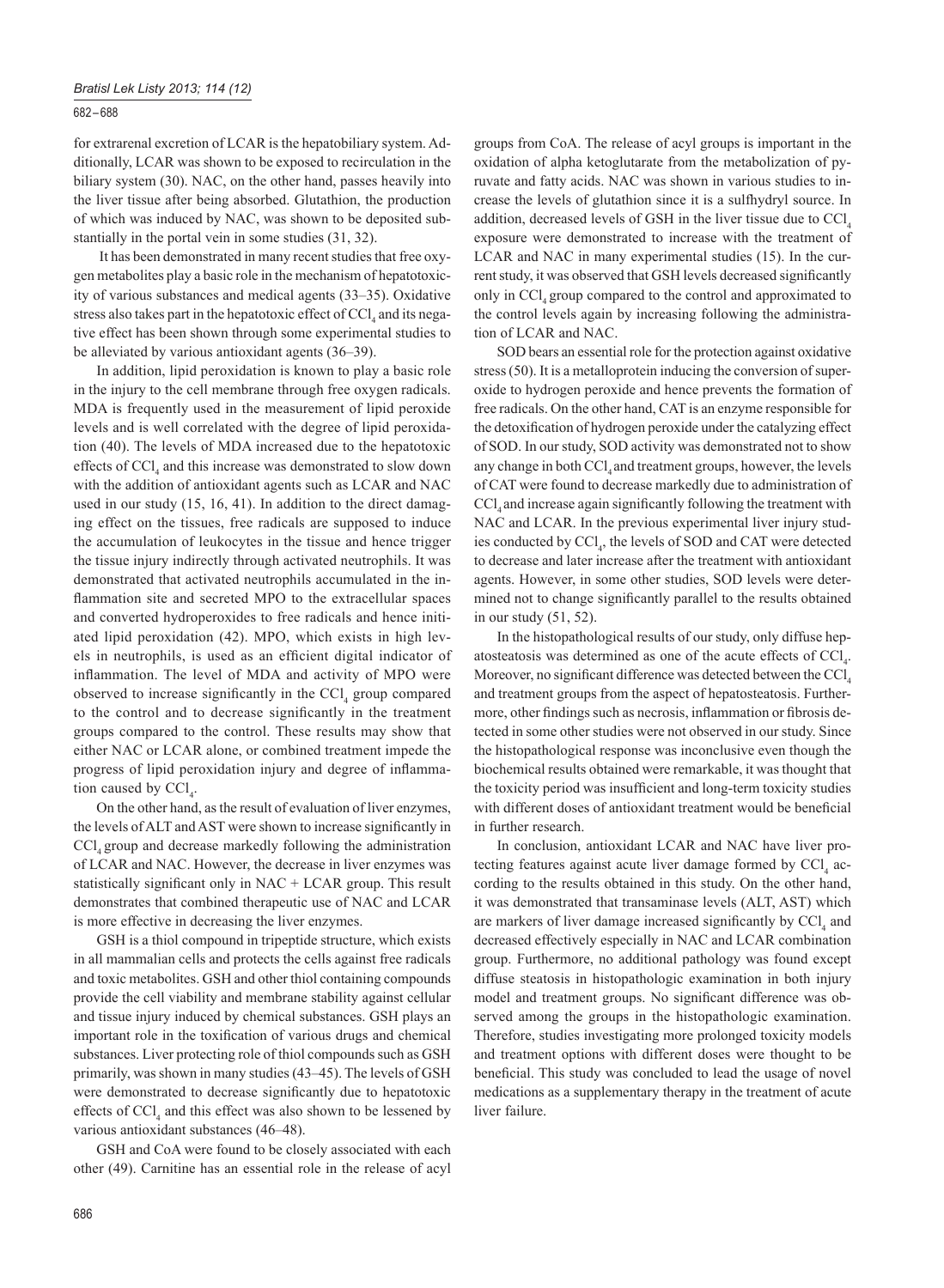## **References**

**1. Cagen SZ, Klaasen CD.** Carbon tetrachloride–induced hepatotoxicity: studies in developing rats and protection by zinc. Fed Proc 1980; 39 (13): 3124–3128.

**2. Masaki N, Yamada S, Ogata I, Ohta Y, Fujiwara K.** Enhancement of carbon tetrachloride–induced liver injury by glucagon and insulin treatment. Res Exp Med (Berl) 1988; 188 (1): 27–33.

**3. Simeonova PP, Gallucci RM, Hulderman T, Wilson R, Kommineni C, Luster MI.** The role of tumor necrosis factor alpha in liver toxicity, inflammation, and fibrosis induced by carbon tetrachloride. Toxicol Appl Pharmacol 2001; 177 (2): 112–120.

**4. Poli G, Cottalasso D, Pronzato MA, Chiarpotto E, Marinari UM.** Lipid peroxidation and covalent binding in the early functional impairment of golgi apparatus by carbon tetrachloride. Cell Biochem Funct 1990; 8 (1): 1–10.

**5. Poli G, Albano E, Dianzano MU.** The role of lipid peroxidation in liver damage. Chem Phys Lipids 1987; 45 (2–4): 117–42.

**6. Lowitt S, Malone JI, Salem AF, Korhals J, Benford S.** Acetyl–L carnitine corrects the altered peripheral nerve function of experimental diabetes. Metabolism 1995; 14 (5): 677–680.

**7. Mayes PA.** Lipids of physiologic significance. *In* Harper's Biochemistry. Murray, RK, Granner DK, Mayes PA, Rodwell VW (Eds.). Stanford, CA, McGraw–Hill, 2000, pp 160–171.

**8. Maebashi GF, Sato M, Kawamura N, Imamura A, Yoshinaga K.** Lipid–lowering effect of carnitine in patients with type IV hyperlipoproteinemia. Lancet 1978; 2 (8094): 805–807.

**9. Bertelli A, Cerrati A, Giovannini L, Mian M, Spaggiari P, Bertelli AE.** Protective action of L–carnitine and coenzyme Q10 against hepatic triglyceride infiltration induced by hyperbaric oxygen and ethanol. Drugs Exp Clin Res 1993; 19 (2): 65–68.

**10. De Vries N, De Flora S.** N–Acetyl–l–Cysteine. J Cell Biochem Suppl 1993; 17F: 270–277.

**11. Kobrinsky NL, Sjolander DE, Goldenberg JA, Ortmeier TC.** Successful treatment of doxorubicin and cisplatin resistant hepatoblastoma in a child with Beckwith-Wiedemann syndrome with high dose acetaminophen and N-acetylcysteine rescue. Pediatr Blood Cancer 2005; 45 (2): 222–225.

**12. Rodrigues AJ, Evora PR, Schaff HV.** Protective effect of N–acetylcysteine against oxygen radical–mediated coronary artery injury. Braz J Med Biol Res 2004; 37 (8): 1215–1224.

**13. Akgun E, Caliskan C, Celik HA, Ozutemiz AO, Tuncyurek M, Aydin HH.** Effects of N–acetylcysteine treatment on oxidative stress in acetic acid–induced experimental colitis in rats. J Int Med Res 2005; 33 (2): 196–206.

14. Yagci G, Gul H, Simsek A et al. Beneficial effects of N-acetylcysteine on sodium taurocholate–induced pancreatitis in rats. J Gastroenterol 2004; 39 (3): 268–276.

**15. Galicia-Moreno M, Rodríguez-Rivera A, Reyes-Gordillo K et al.**  N–acetylcysteine prevents carbon tetrachloride-induced liver cirrhosis: role of liver transforming growth factor–beta and oxidative stress. Eur J Gastroenterol Hepatol 2009; 21 (8): 908–924.

**16. Ritter C, Reinke A, Andrades M, et al.** Protective effect of N–acetylcysteine and deferoxamine on carbon tetrachloride-induced acute hepatic failure in rats. Crit Care Med 2004; 32 (10): 2079–2083.

**17. Ohkawa H, Ohishi N, Tagi K.** Assay for lipid peroxides in animal tissues by thiobarbituric acid reaction. Anal Biochem 1979; 95 (2): 351–358.

**18. Worthington Enzyme Manual.** Worthington Biochemical Corporation. Freehold, New Jersey, USA, 1972.

**19. Fridovich I.** Superoxide radical: an endogenous toxicant. Annu Rev Pharmacol Toxicol 1983; 23: 239–257.

**20. Beutler E.** Red Cell Metabolism. New York, Grune and Stratton, 1975.

**21. Lundholm K, Persson H, Wennberg A.** Whole body fat oxidation before and after carnitine supplementation in uremic patients on chronic haemodialysis. Clin Physiol 1988; 8 (4): 417–426.

**22. Selimoglu MA, Aydogdu S, Yagci RV, Huseyinov A.** Plasma and liver carnitine status of children with chronic liver disease and cirrhosis. Pediatr Int 2001; 43 (4): 391–395.

**23. Bahcecioglu IH, Demir A, Ustundag B et al.** Protective effect of L– carnitine on alcoholic fatty liver in rats. Med Sci Res 1999; 27: 475–478.

**24. Cetinkaya A, Bulbuloglu E, Kurutas EB, Ciralik H, Kantarcek**en B, Buyukbese MA. Beneficial effects of N–acetylcysteine on acetic acid–induced colitis in rats. Tohoku J Exp Med 2005; 206 (2): 131–139.

**25. Bruckner JV, MacKenzie WF, Muralidhara S, Luthra R, Kyle**  GM, Acosta D. Oral toxicity of carbon tetrachloride: acute, subacute, and subchronic studies in rats. Fundam Appl Toxicol 1986; 6 (1): 16–34.

**26. Boll M, Weber LW, Becker E, Stampfl A.** Mechanism of carbon tetrachloride–induced hepatotoxicity. Hepatocellular damage by reactive carbon tetrachloride metabolites. Z Naturforsch C 2001; 56 (7): 649–659.

**27. Recknagel RO, Glende EA, Dolak JA, Waller RL.** Mechanisms of carbon tetrachloride toxicity. Pharmacol Ther 1989; 43 (1): 139–154.

**28. Brattin WJ, Glende EA, Recknagel RO.** Pathological mechanisms in carbon tetrachloride hepatotoxicity. J Free Radic Biol Med 1985; 1  $(1): 27 - 38.$ 

**29. Rikans LF, Hornbrook KR, Cai Y.** Carbon tetrachloride hepatotoxicity as a function of age in female fischer 344 rats. Mech Ageing Dev 1994; 76 (2–3): 89–99.

**30. Rizza V, Lorefice R, Rizza N et al.** Pharmacokinetics of L–carnitine in human subjects. In: Ferrari R, Daimura S, Sherwood G, eds. L–Carnitine and its Role in Medicine: From Function to Therapy. San Diego: Academic Press, 1992; 63–80.

**31. Cotgreave IA, Berggren M, Jones TW, Dawson J, Moldéus P.** Gastrointestinal metabolism of N-acetylcysteine in the rat, including an assay for sulfite in biological systems. Biopharm Drug Dispos 1987; 8 (4): 377–386.

**32. Kelly GS.** Clinical applications of N–acetylcysteine. Altern Med Rev 1998; 3 (2): 114–127.

**33. Kumar O, Sugendran K, Vijayaraghavan R.** Oxidative stress associated hepatic and renal toxicity induced by ricin in mice. Toxicon 2003; 1 (3): 333–338.

**34. Akhgari M, Abdollahi M, Kebryaeezadeh A, Hosseini R, Sabzevari O.** Biochemical evidence for free radical–induced lipid peroxidation as a mechanism for subchronic toxicity of malathion in blood and liver of rats. Hum Exp Toxicol 2003; 22 (4): 205–211.

**35. Tafazoli S, Spehar DD, O'Brien PJ.** Oxidative stress mediated idiosyncratic drug toxicity. Drug Metab Rev 2005; 37 (2): 311–325.

**36. Ye X, Feng Y, Tong Y et al.** Hepatoprotective effects of Coptidis rhizoma aqueous extract on carbon tetrachloride–induced acute liver hepatotoxicity in rats. J Ethnopharmacol 2009; 124 (1): 130–136.